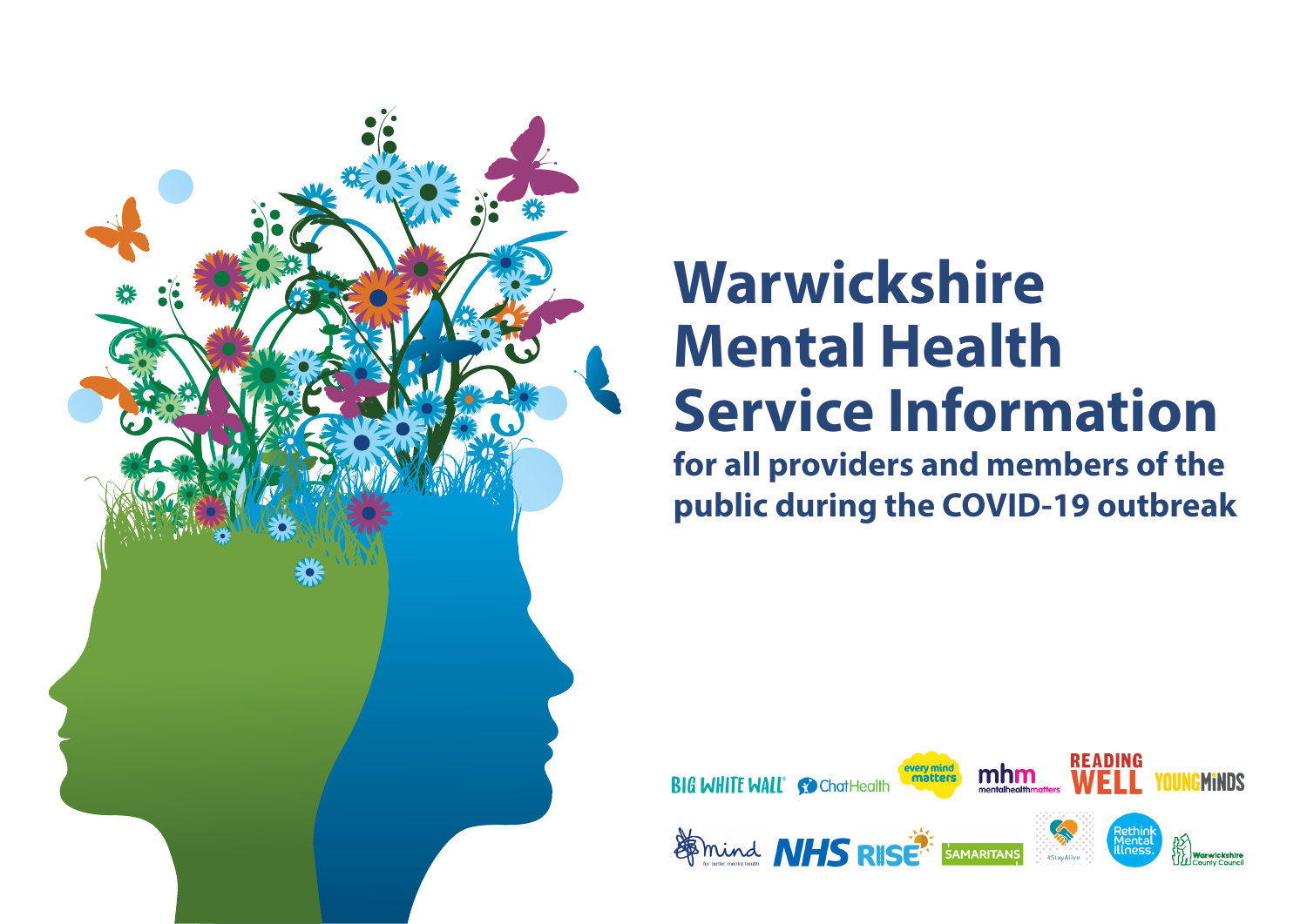Coronavirus (COVID-19) has been identified as a pandemic by the World Health Organisation. We are all taking measures to protect ourselves and others, and as we continue to follow Public Health England (PHE) and central Government advice (**www.gov.uk/coronavirus**) in these unprecedented times, we also need to remember to protect our mental health alongside our physical health.

In this document, you will find tips and advice on coping during this uncertain time, and the mental health and wellbeing support available to you in Warwickshire.

**What mental health and wellbeing support is available for me during this time?**

**The Mental Health Foundation** has some helpful tips and ideas about coping with the outbreak and isolating: **https://mentalhealth.org.uk/coronavirus** 

The Government has helpful advice for looking after your mental wellbeing while social distancing and staying at home during the COVID-19 outbreak: **https://www.gov.uk/ government/publications/covid-19-guidance-for-the-public-on-mental-healthand-wellbeing** 

The Government also has guidance for parents and carers on supporting children and young people's mental health and wellbeing during the coronavirus (COVID-19) outbreak: **https://www.gov.uk/government/publications/covid-19-guidance-on-supportingchildren-and-young-peoples-mental-health-and-wellbeing/guidance-for-parentsand-carers-on-supporting-children-and-young-peoples-mental-health-andwellbeing-during-the-coronavirus-covid-19-outbreak**

There is advice about how to look after your mental wellbeing while staying at home from Every Mind Matters, including practical information that may be relevant to your situation: **https://www.nhs.uk/oneyou/every-mind-matters/**

### **If you need immediate support:**

**Samaritans** – call **116 123**

For urgent medical needs call **your GP**, or **NHS 111**.

If you are in a life-threatening situation call **999**.

### **There are a number of local support services available 24/7 during this time. These are available to anyone living in Warwickshire:**

**Mental Health Helpline and webchat** – confidential, and freely available 24/7. Anyone can access a team of trained and experienced support workers by calling 0800 616 171 or via the Time Online webchat (**www.mhm.org.uk/coventry-warwickshire-helpline**) If you're not able to get through first time, then please keep trying.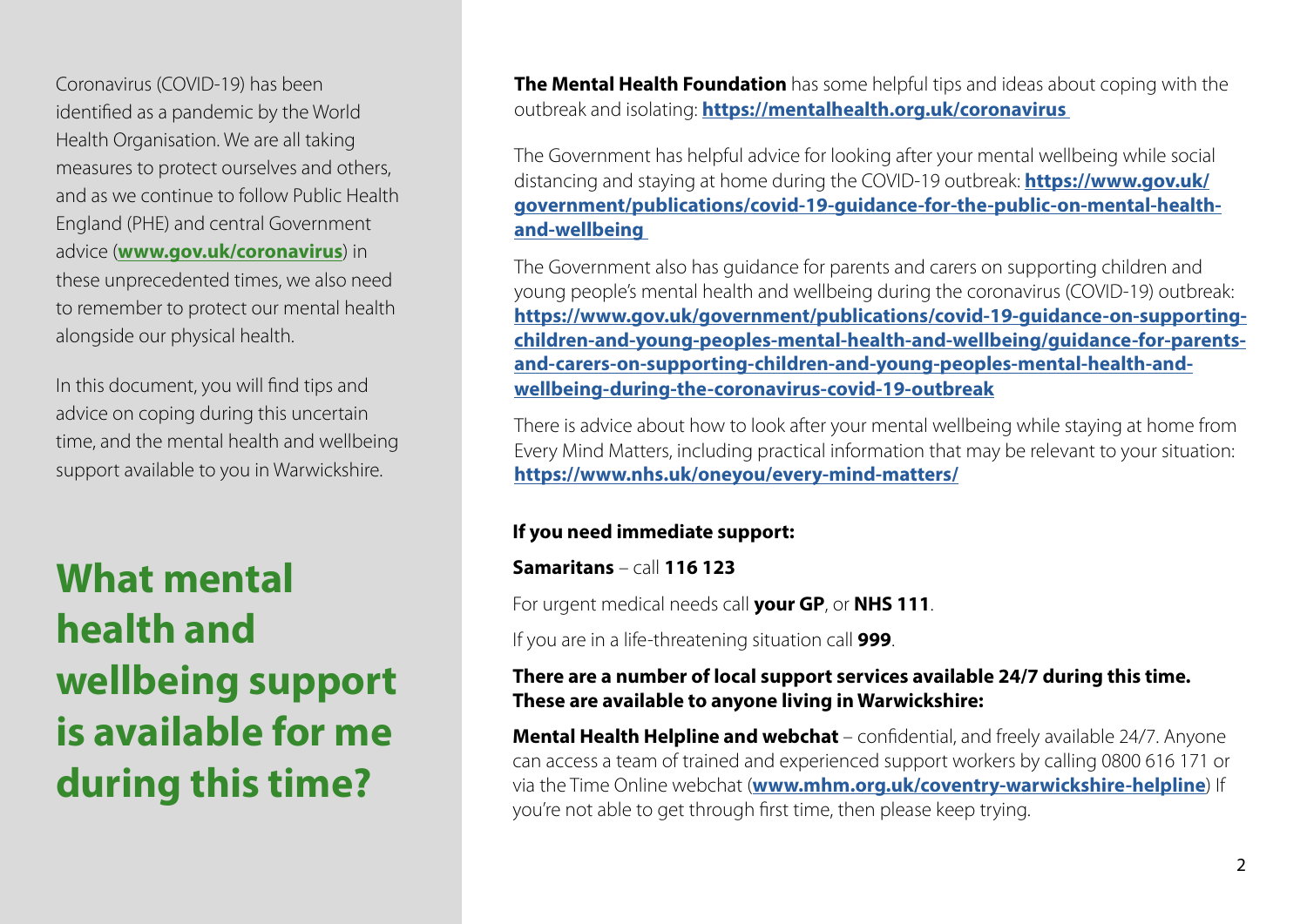**Big White Wall - www.bigwhitewall.com/** is available free for Warwickshire residents (16+). Big White Wall is a safe, online anonymous community of people who help each other by sharing what's troubling them, guided by trained professionals. There are also structured self-help courses that you can enrol on to help you feel more in control of your mental health.

The Wall Guides (Counsellors) are up to date with the latest evidence and local country guidance regarding Coronavirus (COVID-19) and are able to address concerns as they're raised.

**Reading Well** (Books on Prescription) – **https://www. warwickshire.gov.uk/booksonprescription.** Reading Well can help you manage your health and wellbeing by providing helpful self-help books, eBooks and CDs. You can download e-books and e-audio titles onto your device from Borrowbox (find more information at the end of this document)

## **If you want to talk to someone, these services are available in Warwickshire at certain times:**

**Wellbeing for Warwickshire** – to help you cope during this period, the WbW Hubs will be offering telephone support to anyone who feels they are in need of contact. To talk to a member of staff or book an appointment, call the Hubs Team on **024 7771 2288**. Or you can email **wbw@cwmind.org.uk** for more information.

**Help for expectant and new parents** - If you are expecting a baby or have just become a new parent you may be feeling particularly worried at the current time, and you may be finding it hard to cope. Help is available here **https://www.warwickshire. gov.uk/children-families/help-new-expectant-parents/3?d ocumentId=579&categoryId=20045**

**Warwickshire Safe Haven** – providing support for people (18+) who are feeling distressed and overwhelmed in the evenings (6- 11pm Thursday to Sunday): **https://cwmind.org.uk/warwickshiresafe-haven-nuneaton/**

- Call **02477 714 554**
- Text **07970 042270**
- Email **safehaven@cwmind.org.uk**

## **Employee Assistance Programmes (EAP)** -

many organisations now have Employee Assistance Programmes (EAP) that offer mental health and wellbeing support. Find out if your organisation has an EAP that you can access.

**IAPT** – IAPT services are available for people experiencing mild to severe anxiety and depression. They can provide advice, information and therapy. Please note this service involves an initial assessment which then determines the support you will be offered. Call **02476 671090** to self-refer.

### **Veterans' Mental Health Transition, Intervention and Liaison**

**(TIL) Service** - TILS can provide you with a comprehensive assessment of your mental health, including social needs and a physical health check-up. Call the single point of entry on **0300 323 0137** (**9am**-**9pm**). Veterans and their families can also access a 24/7 emotional support line on **0300 323 0139**.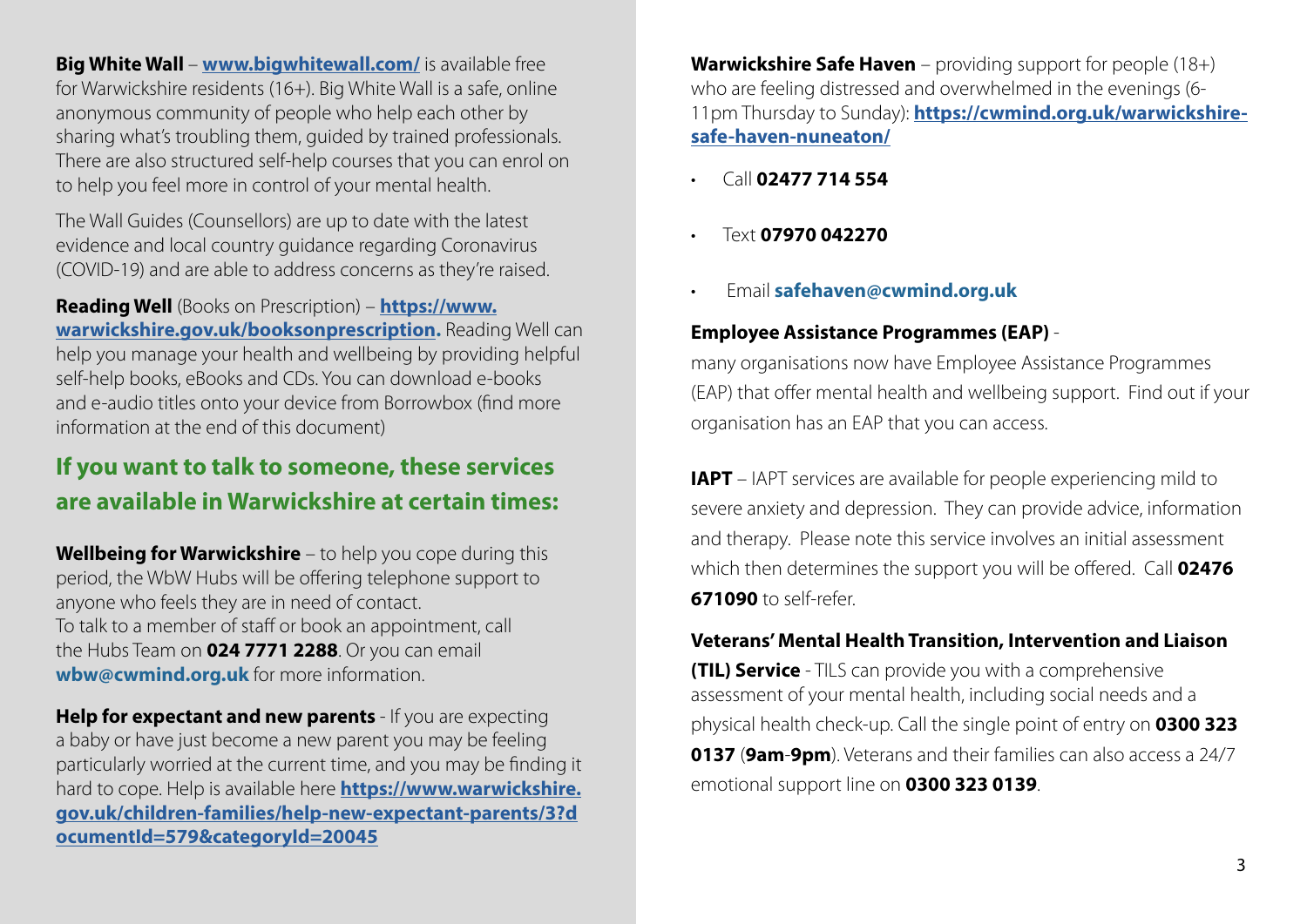## **Support for young people:**

**Chat Health** – mental health advice for teens in Warwickshire. ChatHealth is a confidential text messaging service that enables children and young people (aged 11-19) to contact their local public health nursing (school nursing) team. This service is provided by Compass wellbeing workers. You will get a reply within 24 hours between **9:00am** and **5:00pm**, Monday to Friday (except bank holidays). Text: **07507 331525**.

**Rise** – Rise provides emotional wellbeing and mental health services for children and young people **https://cwrise.com/**

During the COVID-19 outbreak, Rise are providing a 24/7 helpline run by qualified mental health clinicians to be there for you to contact when you need support and advice to prevent crisis escalation.

If you are calling between the hours of **8am** and **8pm**: **02476 641799** If you are calling between the hours of **8pm** and **8am**: **02476 938000**

Further information and details of local services can be found on our webpage: **https://www.warwickshire.gov.uk/mentalhealth**

## **There are several apps that can provide support with your mental health and wellbeing:**

**Stay Alive** - an app for those at risk of suicide and those worried about someone. It is packed full of useful information and tools to help you stay safe in crisis. You can use it if you are having thoughts of suicide

or if you are concerned about someone else who may be considering suicide: **https://www.prevent-suicide.org.uk/find-help-now/stayalive-app/** 

Find more apps on the NHS Library - **https://www.nhs.uk/appslibrary/category/mental-health/**

## **Other Online Resources:**

Visit the **Warwickshire Family Information Service** for advice and support for your family **https://www.warwickshire.gov.uk/fis**

**Every Mind Matters** - There is advice about how to look after your mental wellbeing while staying at home from Every Mind Matters, including practical information that may be relevant to your situation: **https://www.nhs.uk/oneyou/every-mind-matters/coronaviruscovid-19-staying-at-home-tips/**

**NHS Choices** - Your complete guide to conditions, symptoms and treatments, including what to do and when to get help **https://www. nhs.uk/**

You can visit the following websites for more information and support about mental health and wellbeing:

Young Minds: **https:// youngminds. org.uk/**

Rethink Mental Illness: **https://www. rethink.org/** 

Mind: **https://www. mind.org.uk/**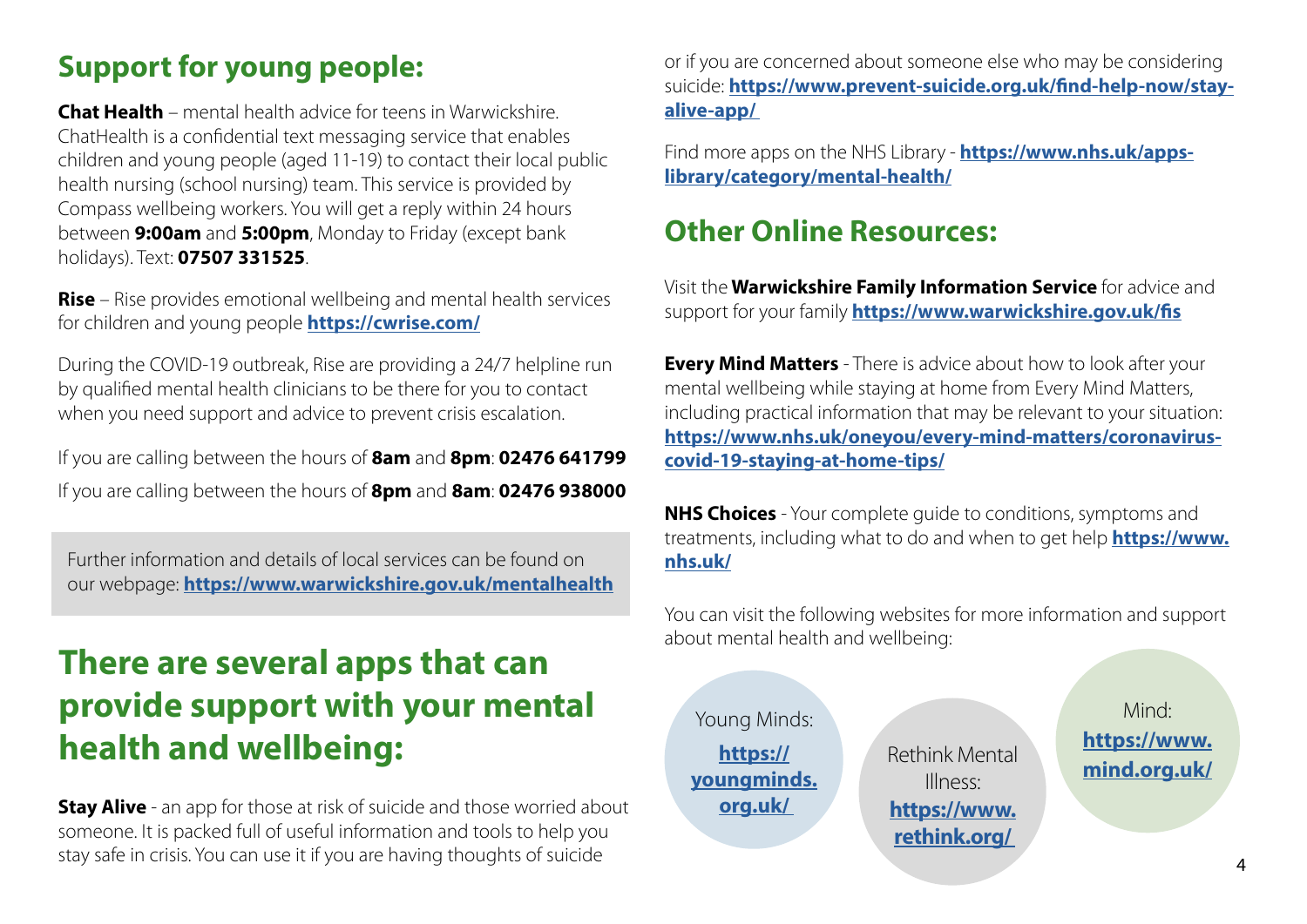## Remember the five ways to wellbeing:



Connect Maintaining healthy relationships with people you trust is important for your mental wellbeing. Think about how you can stay in touch with friends and family while you are at home – by phone, messaging, video calls or online – whether it's people you usually see often or reconnecting with old friends or neighbours.

> **We are all going through this together so even when we're not face-to-face, continue to keep in contact and look out for each other.**

## Keep learning



Create a new daily routine that prioritises looking after yourself. You could try reading more or watching internet. Try and rest and view this as a new if unusual experience that might have its benefits.

Give ideas for passing the time when you're social distancing: share your favourite books, recipe ideas or

Remember that you can access digital reading material online for free from Warwickshire Libraries. If you normally enjoy newspapers and magazines but are not able to visit shops, you can also access newspapers

**https://www.open.edu/openlearn/free-courses** and Future Learn **https://www.futurelearn.com/**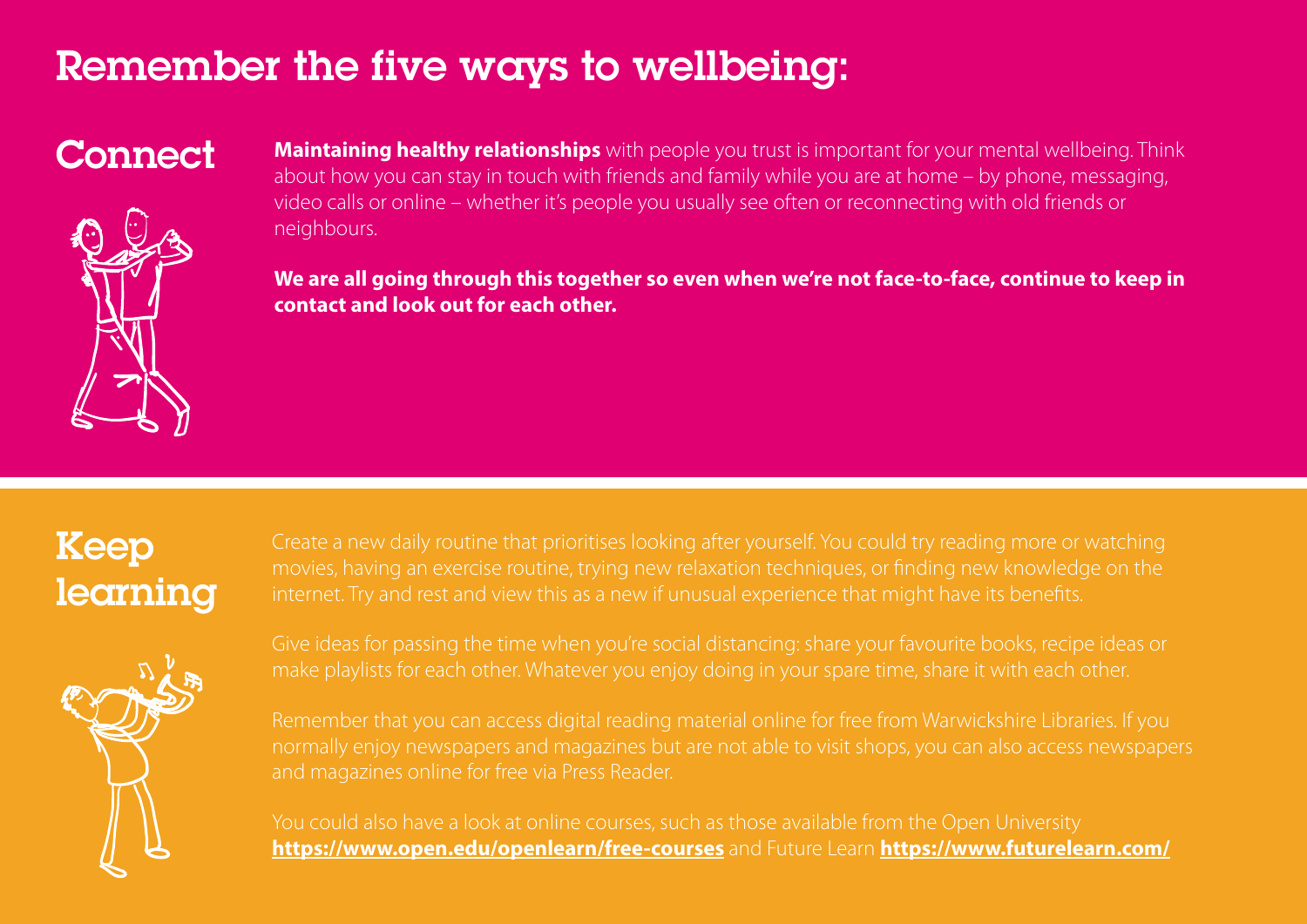## Be active



Keeping up with your physical health is also important for your mental health:

- NHS Choices provides ideas with video links: **https://www.nhs.uk/live-well/exercise/**
- Change 4life 10-minute shake up games to try out with kids **https://www.nhs.uk/10-minute-shake up/shake-ups**
- Try out online yoga videos tailored to help with anxiety and tips on mindfulness (**https://www.youtube. com/user/yogawithadriene**)
- If you're home with kids, there are yoga videos for them as well (**https://www.youtube.com/user/ CosmicKidsYoga**)

This is provided as information only. If you have a medical condition, you should continue to follow advice given by your health practitioner/GP.

To promote healthy aging, Warwickshire County Council have produced a series of gentle exercise videos to help you keep active at home, find these here: **https://www.youtube.com/ playlist?list=PL9f3C4Fbo5TPPGxMZvK7B2NTYzdSI2QH**



Give Seeing yourself, and your happiness, linked to the wider community can be incredibly rewarding and creates connections with the people around you. Think what activities you can do at home that might benefit others.

> Warwickshire County Council has developed a webpage containing practical advice about giving or receiving help at this time: **https://www.warwickshire.gov.uk/information-coronavirus/coronavirusvolunteering/1**

> Remember to follow Government guidance (**https://www.gov.uk/coronavirus**) and if you must leave the house, maintain social distancing measures (e.g. keep a 2-metre distance between you).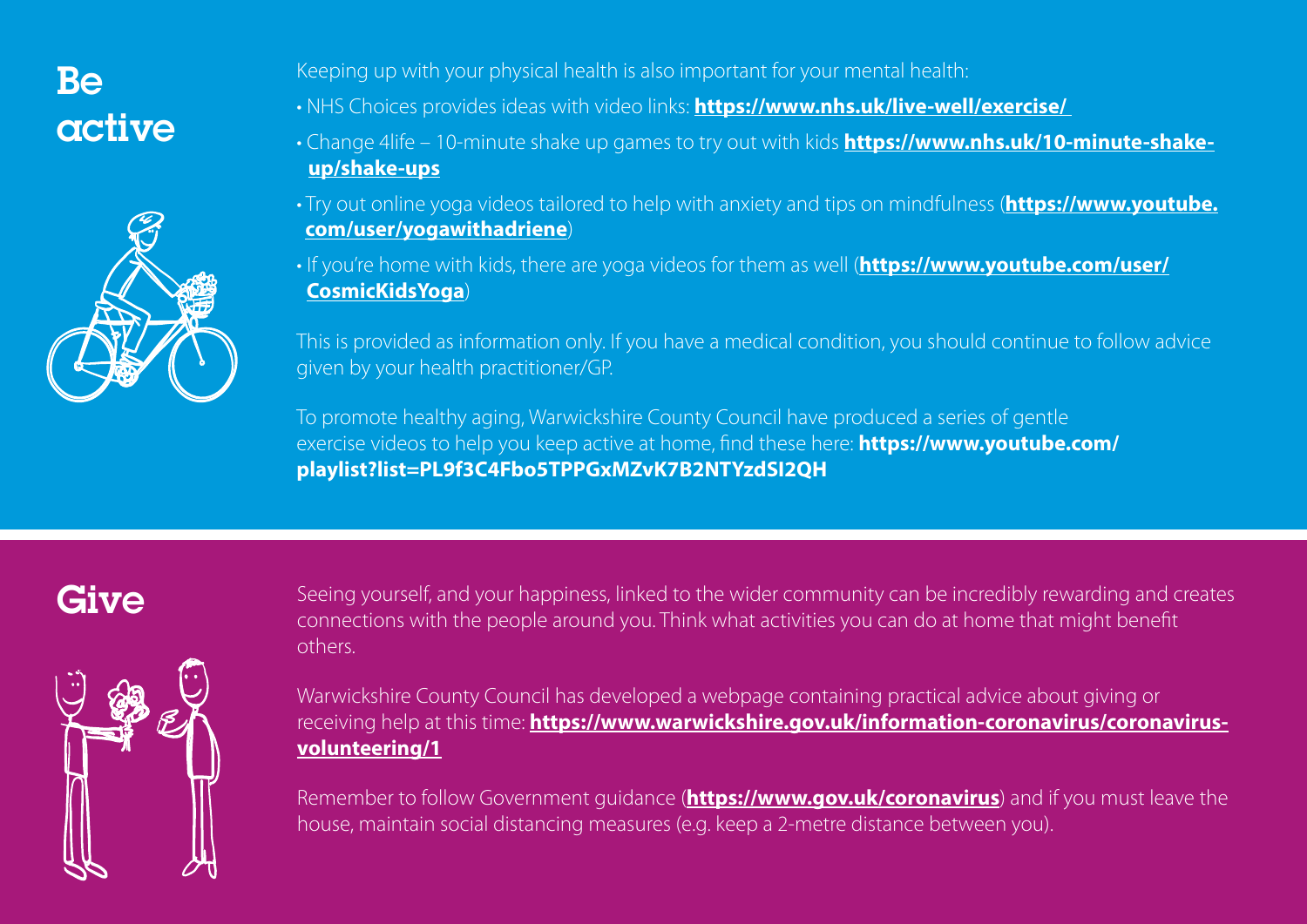

Take notice of Nature – bringing nature into your everyday life can benefit both your mental and physical wellbeing. It can improve your mood, reduce feelings of stress or anger, and make you feel more relaxed. You could try the following:

**• Spend time with the windows open to let in fresh air** 

### **• Spend time in your garden if you have one.**

Take notice of yourself - there are lots of different ways that you can relax, take notice of the present moment and use your creative side.

## **Reading Well and Warwickshire Libraries**

As we observe social distancing, remember that you can access digital reading material online for free from Warwickshire Libraries. If you normally enjoy newspapers and magazines but are not able to visit shops, you can also access newspapers and magazines online for free via Press Reader.

To access both please go to **www.warwickshire.gov.uk/ebooks**. You will need your library card number and a PIN, this will be the same PIN which you use to access other online resources. There are instructions and a help page online plus email support if you need further help.

If you do not currently have a library card you can apply online at **www.warwickshire.gov.uk/libraries**

You can access e-book and e-audio copies of the Reading Well collections (**https://www.warwickshire.gov.uk/booksonprescription**). These are national self-help collections. The following titles available in e-book or e-audio format from Warwickshire Libraries